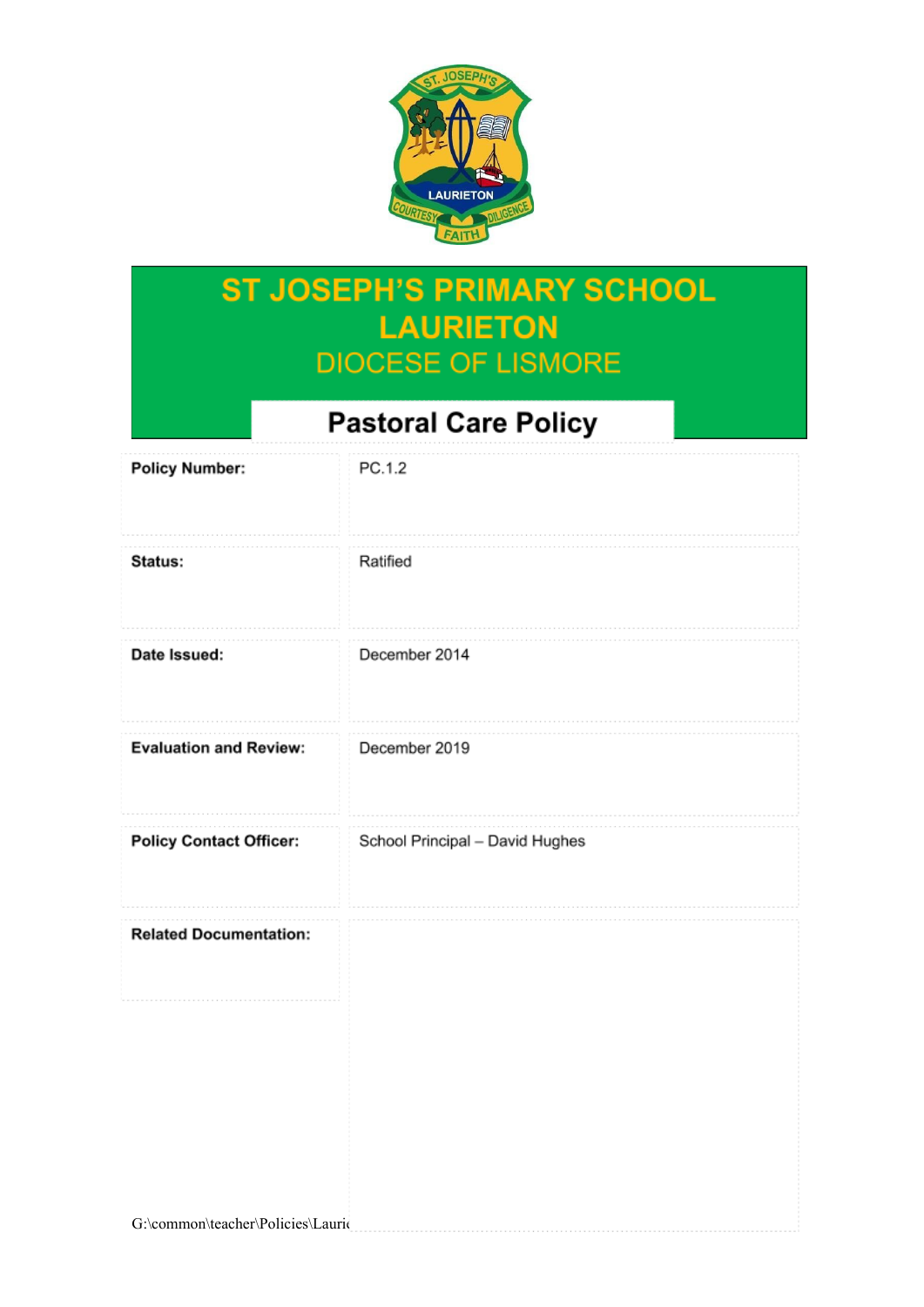## **Rationale:**

St Joseph's aims to provide a happy and safe environment for all with a focus on respect, justice, equality, love and forgiveness.

The ultimate aim is to develop self-reflection in all children by focusing on and promoting restorative justice.

Restorative Justice is based on the belief that when relationships are harmed we must work with the students, teachers and parents involved to restore those relationships. Restorative measures assist students to learn from their mistakes, reconcile their differences and resolve problems with others.

**Scope:** Pastoral care is the integration of the academic, social and religious dimensions of a school's ethos so that an atmosphere of care prevails within the school community. Each person of the school community – staff, students, parents and members of our wider parish community, is invited to become more fully human.

#### **Principles:**

The aim of Restorative Practice is to create an ethos of respect, inclusion, accountability and responsibility. It seeks to build positive relationships in the school community, while at the same time, encouraging individual self-efficacy, resilience and personal accountability for behaviour.

Restorative Justice Practices will inform our approach to discipline at St Joseph's Primary School Laurieton. The focus is on relationships and repairing the harm done to relationships through wrongdoing.

We take our approach from the model of Jesus:

- The word Jesus uses most often in the Gospels is *"Listen!"*
- Secondly, whenever Jesus heals someone in the Gospels, he always gives the individual encouragement and a challenge to change their life in a positive way. *e.g. "Go now and sin no more."*

Our approach is inspired by the philosophy and practices of Restorative Justice, which puts repairing harm done to relationships and people over and above the need to assign blame and dispense punishment.

#### Procedures:

Pastoral Care is love in action and, as such, underpins the school's policy and curriculum statements, procedures and organisational structures. It brings the school's vision to life in a practical and tangible manner. It is the basis from which discipline policy and strategies grow.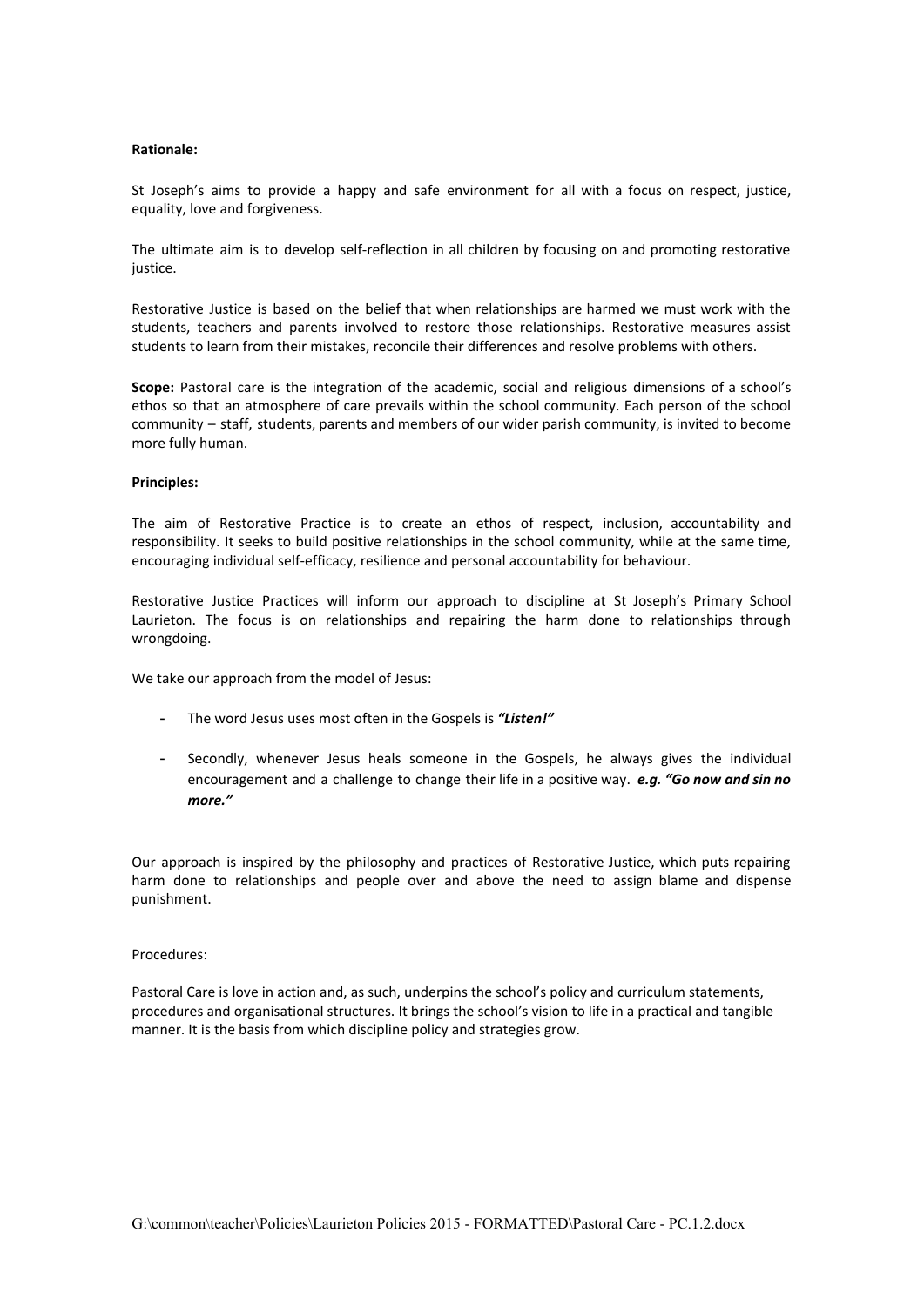**For the Offender** *1 What did you do?*

*Hold people accountable*

*2 How did you feel?*

*3 Who has your behaviour affected?*

*Talk about the harm*

*4 How has this affected you?*

*5 What will make this better?*

*and to seek restitution*

*6 What will you do next time you meet this/a similar situation?*

*Challenge the student as Jesus did*

*7 What do you agree should happen if you don't live up to what we have just agreed to?*

## **For the Offendee**

1 How did you feel when........?

2 How have you been hurt?

3 What has upset you the most?

4 What will help you to feel better?

Programs:

We recognise and value the importance of Religious Education as enriching our pastoral care and the vibrant spirituality which energises the whole school program. Programs at St Joseph's which enhance pastoral care include:

- Building positive relationships with teachers, parents and children
- Restorative Justice practices
- Religious Education including making Jesus Real
- Peer Support and anti-bullying programs
- Kinder buddy program
- PDH programs with a focus on values, resilience and protective behaviours
- Parent Assembly
- Recognition of the individual through awards including Spirit of Jesus awards
- Professional Counselling including Sand Play N/A
- Student Support Teacher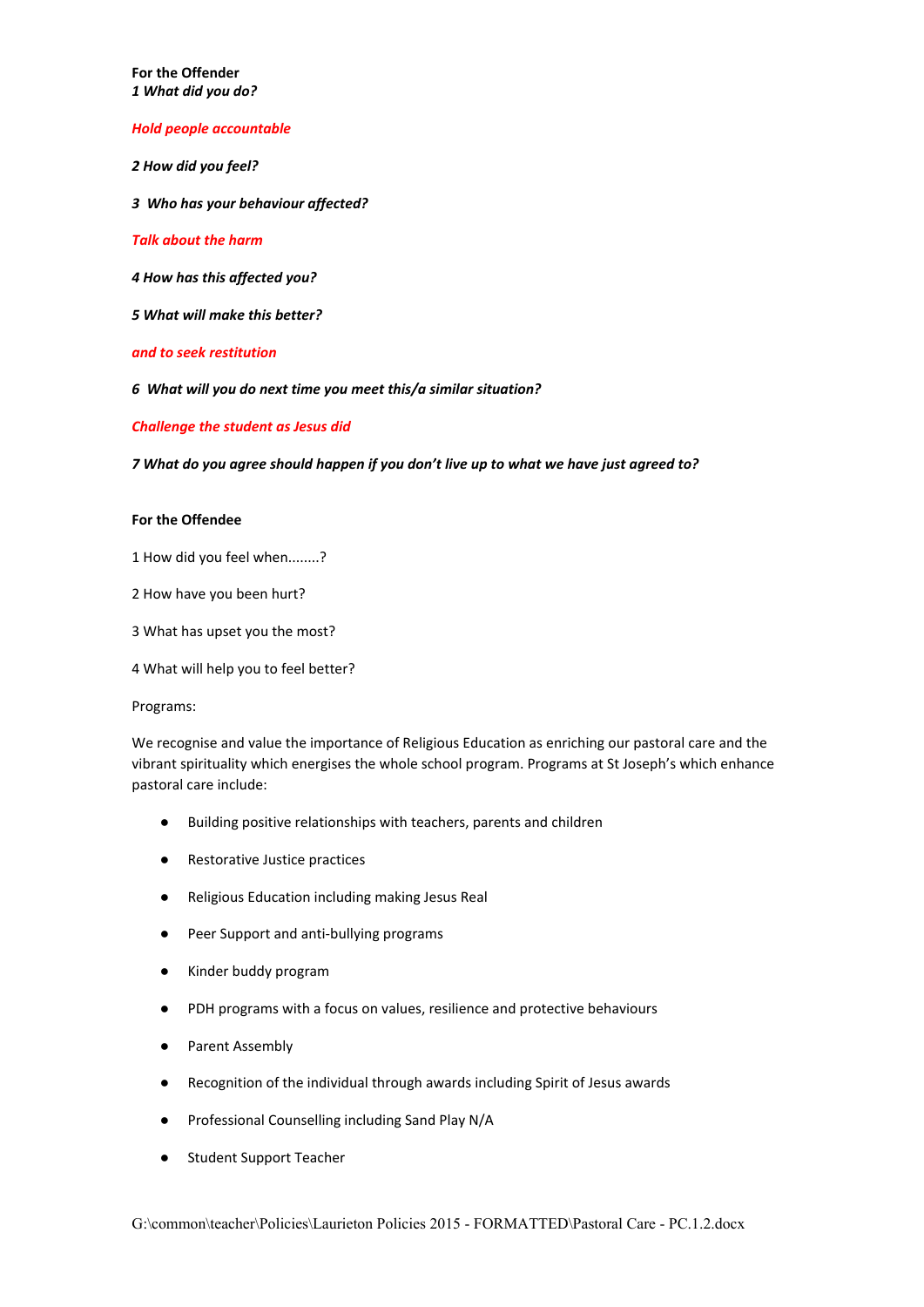- Seasons for Growth
- **Establishment of lunchtime clubs**
- Companions in the Community program for Year 4
- Sporting Programs and representative teams
- School excursions and camps
- Religious retreats eg. Stage 3 Leadership, sacramental, diocesan experiences Incitare, Exuro, Accendere, Staff Proclaim
- School public speaking and performance opportunities
- Establishment of the Wellbeing Team
- Better Together initiatives
- School psychologist programs